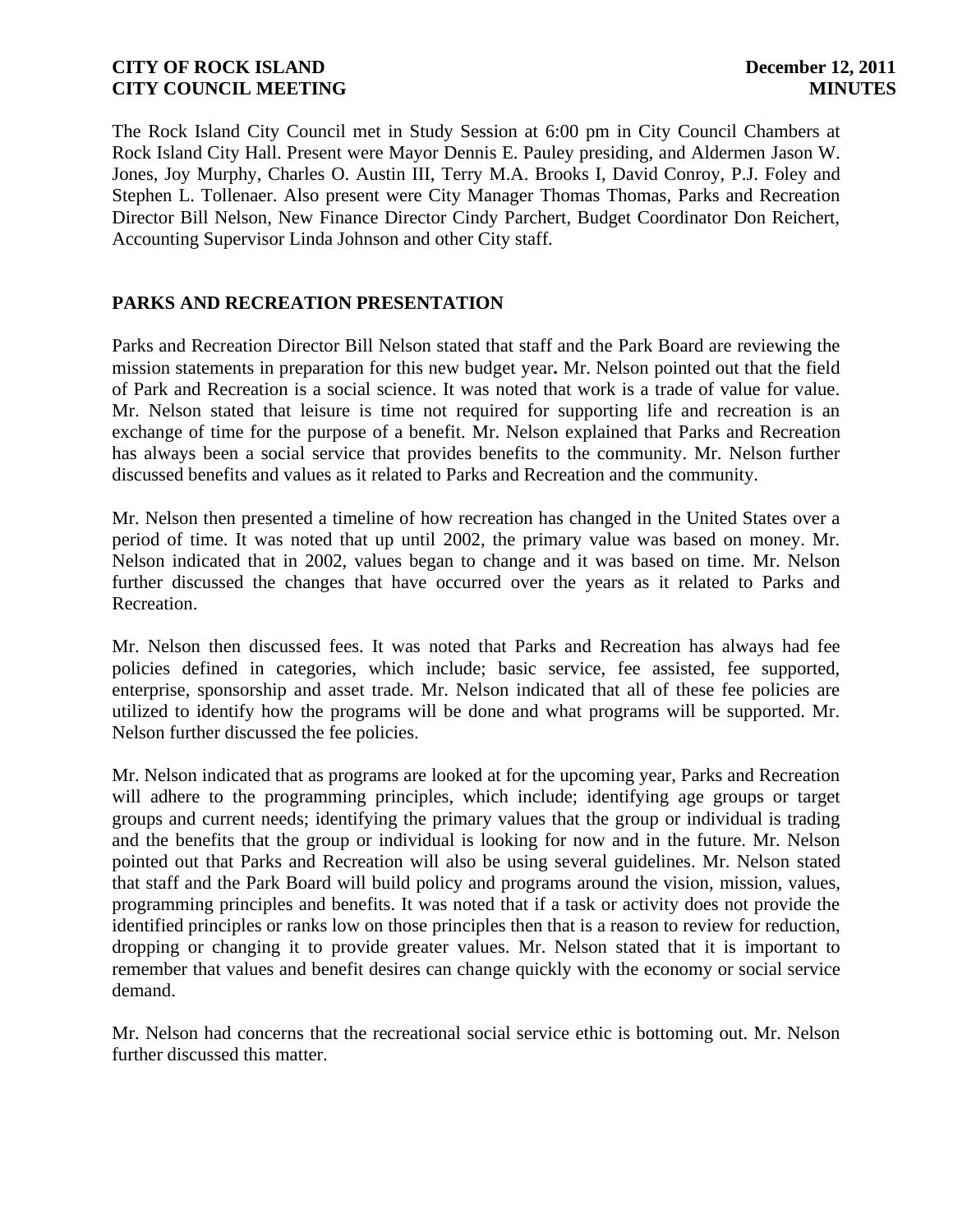Council and Mr. Nelson discussed recreational programming as it related to RIFAC expansion and Whitewater Junction. Council also discussed the impact on parks as it related to maintenance costs, revenues and value.

# **PROPOSED TAX LEVY DISCUSSION**

Budget Coordinator Don Reichert advised that the 2012/2013 budget process is underway. Mr. Reichert noted that the process began in September and in November, meetings were held. It was noted that at that time, the General Fund deficit was identified. Mr. Reichert stated that the individual departments were asked for recommendations and/or budget changes to help make up the shortfall. Mr. Reichert added that at this time, the City is in the second round of budget reviews.

Mr. Reichert advised that the next step in the budget process is the Property Tax Levy. Mr. Reichert indicated that the intent is for Council to consider the Property Tax Levy tonight and then it will be placed on the December  $19<sup>th</sup>$  Agenda for passage. It was noted that the Property Tax Levy has to be passed prior to the end of the year. Mr. Reichert commented that the Property Tax Levy has to be turned in to Rock Island County by December 31, 2011.

Mr. Reichert stated that the recommendation from the Finance Department is to go with a 4.99% Property Tax Levy. It was noted that this does increase the levy from the 2.4092 rate to 2.5099%. Mr. Reichert commented that this is just a tentative number and noted that it is certainly the intent of City Manager Thomas and the budget review committee if at all possible to maintain the property tax rate. Mr. Reichert added that the City needs to have that flexibility and this is why the 4.99% increase is recommended at this time.

Council and Mr. Reichert further discussed the Property Tax Levy.

### **ADJOURNMENT**

A motion made by Alderman Brooks and seconded by Alderwoman Murphy to adjourn the meeting carried by the following Aye and No vote. Those voting Aye being, Alderman Jones, Alderwoman Murphy, Alderman Austin, Alderman Brooks, Alderman Conroy, Alderman Foley and Alderman Tollenaer; those voting No, none.

The meeting was adjourned at 6:40 p.m.

\_\_\_\_\_\_\_\_\_\_\_\_\_\_\_\_\_\_\_\_\_\_\_\_\_\_\_\_\_\_ Aleisha L. Patchin, City Clerk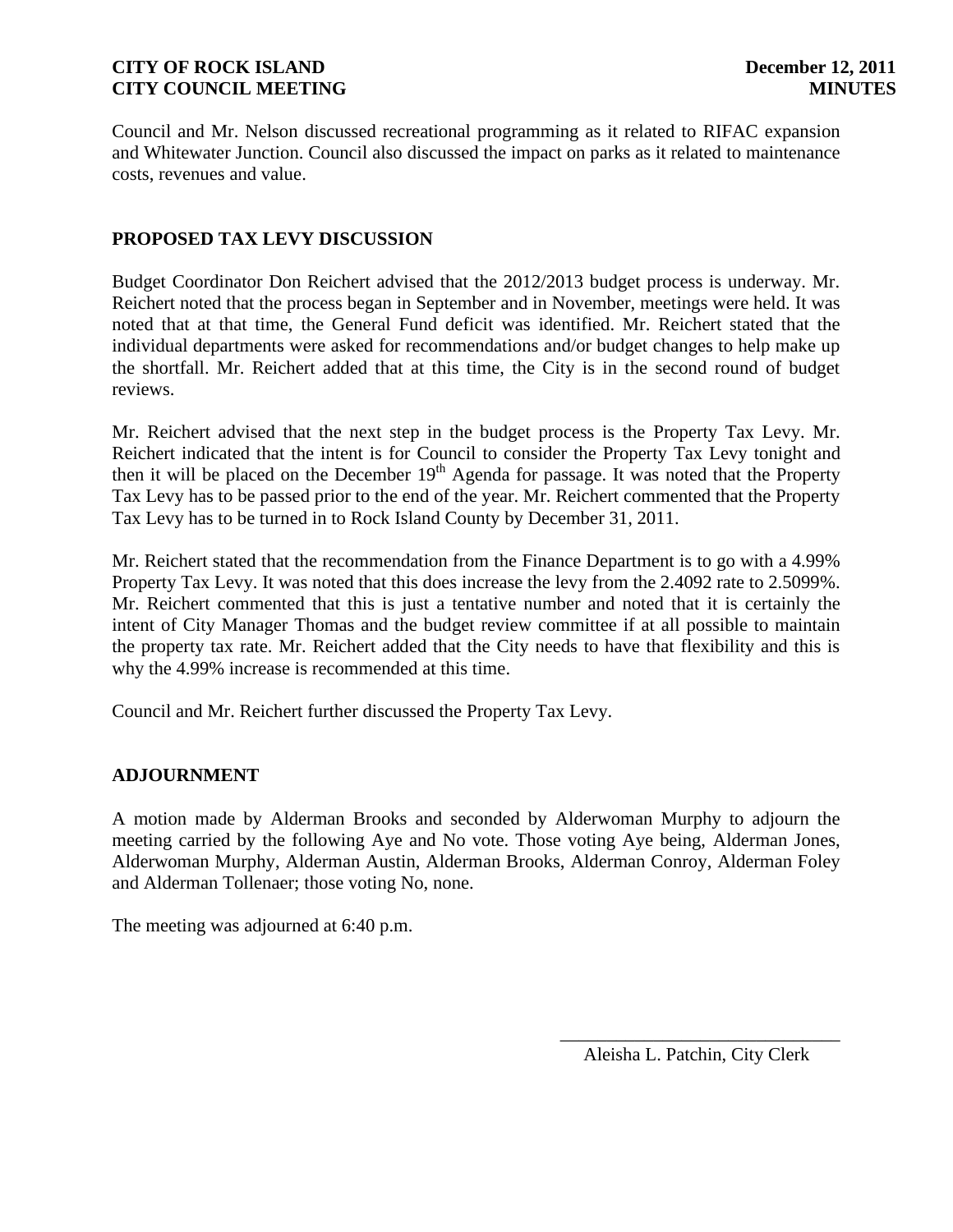Rock Island City Council met in regular session at 6:45 p.m. in Council Chambers of Rock Island City Hall. Present were Mayor Dennis E. Pauley presiding, and Aldermen Jason W. Jones, Joy Murphy, Charles O. Austin III, Terry M.A. Brooks I, David Conroy, P. J. Foley and Stephen L. Tollenaer. Also present were City Manager Thomas Thomas and City Attorney Ted Kutsunis.

### **Introductory Proceedings**

Mayor Pauley called the meeting to order and led in the Pledge of Allegiance. Alderman Conroy gave the Invocation.

### Agenda Item #5 **Minutes of the Meeting of December 5, 2011.**

A motion was made by Alderman Austin and seconded by Alderman Tollenaer to approve the Minutes of the Meeting of December 5, 2011. The motion carried by the following Aye and No vote; those voting Aye being, Alderman Jones, Alderwoman Murphy, Alderman Austin, Alderman Brooks, Alderman Conroy, Alderman Foley and Alderman Tollenaer; those voting No, none.

# Agenda Item #6 **Update Rock Island by Mayor Pauley.**

Mayor Pauley advised that Friday, December 9, 2011 was Barkan's Day in the City of Rock Island to honor the 65 years that the company has been in business in downtown Rock Island. Mayor Pauley stated that Barkan's exemplifies the qualities inherent in businesses that continually show excellence in services to their customers and in their business practices. The Proclamation declared that "Rock Island is proud to have Barkan's as a rock solid, Rock Island business." It was noted that last month, Barkan's clothing store at 1709  $2<sup>nd</sup>$  Avenue, celebrated its 65th anniversary as downtown Rock Island's longest-standing retail store.

Mayor Pauley indicated that the Martin Luther King Center and Kiwanis Club of Rock Island are sponsoring the 35<sup>th</sup> annual Children's Christmas Party on Wednesday, December 14<sup>th</sup>. The Mayor added that the program provides wrapped gifts, books and treats for Rock Island/Milan children, ages 3 to 12 years, whose families are in need of assistance during the holiday season. Mayor Pauley stated that interested parents need to register at the King Center. It was noted that registration is required.

Mayor Pauley advised that Rock Island Economic Growth Corporation (GROWTH) announced that applications are now available for anyone interested in living at Jackson Square, Rock Island's newest housing development. It was noted that Jackson Square is situated at the foot of the Arsenal Bridge. The Mayor indicated that this \$8.8 million dollar adaptive reuse project has been named after the previous owners of the building as a tribute to their involvement in the history of Jackson Square, a circa 1922 local landmark.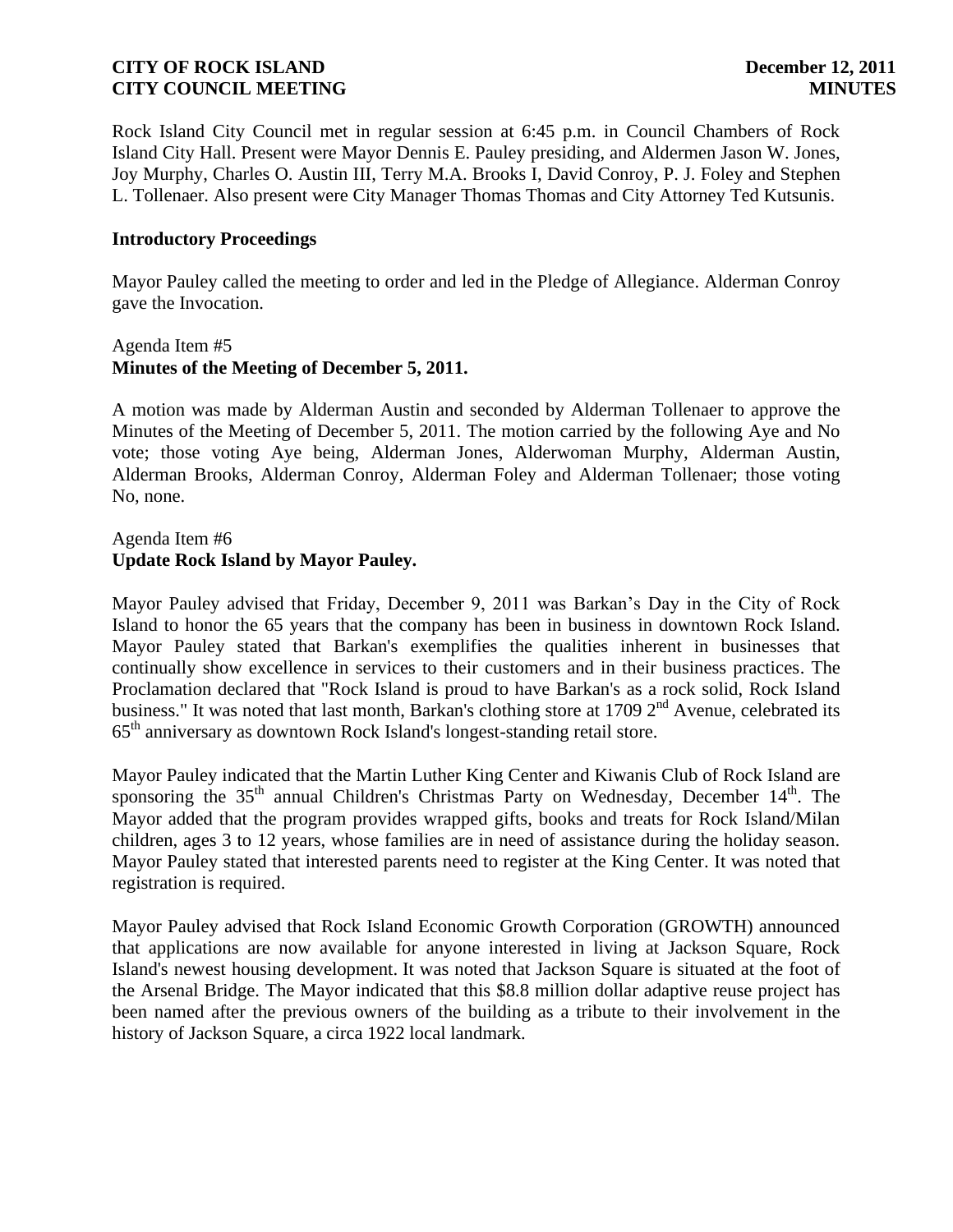Mayor Pauley stated that GROWTH installed five "Coming Soon" signs in each new infill housing location located in the New Old Chicago neighborhood off  $7<sup>th</sup>$  Avenue along 10<sup>th</sup> Street. It was noted that GROWTH is expecting to break ground for these new single family homes in March 2012. The Mayor commented that more than \$5 million dollars will be invested in the New Old Chicago neighborhood, demolishing dilapidated structures, replacing obsolete infrastructure and building new infill housing. It was noted that a new park across  $9<sup>th</sup>$  Street from the Martin Luther King Jr. Community Center is also planned for 2012. The Mayor stated that the New Old Chicago area will see more than \$13 million dollars in improvements between 2006 and 2012.

### Agenda Item #7

# **A Special Ordinance providing for the purchase of three (3) 2012 Ford Medtec ambulances and allowing for the 2001 Ford Medtec ambulances to be declared as surplus and tradedin.**

It was moved by Alderman Foley and seconded by Alderman Tollenaer to consider, suspend the rules and pass the ordinance. The motion carried by the following Aye and No vote: those voting Aye being, Alderman Jones, Alderwoman Murphy, Alderman Austin, Alderman Brooks, Alderman Conroy, Alderman Foley and Alderman Tollenaer; those voting No, none.

Agenda Item #8 **CLAIMS**

It was moved by Alderman Austin and seconded by Alderman Jones to accept the following reports and authorize payment as recommended. The motion carried by the following Aye and No vote: those voting Aye being, Alderman Jones, Alderwoman Murphy, Alderman Austin, Alderman Brooks, Alderman Conroy, Alderman Foley and Alderman Tollenaer; those voting No, none.

- a. Report from the Administrative Services Department regarding payment in the amount of \$31,437.78 to Crawford and Company for Worker's Compensation settlement for Charles Dole.
- b. Report from the Public Works Department regarding payment #12 in the amount of \$265,269.74 to General Constructors, Inc. for services provided for the Public Works street garage project. (340)
- c. Report from the Public Works Department regarding payment #14 in the amount of \$4,668.00 to the Treasurer of the State of Illinois for the City's share of the IL 92 resurfacing from  $38<sup>th</sup>$  Street to the Moline border project. (341)

# Agenda Item #9  **Claims for the week of December 2 through December 8 in the amount of \$2,068,267.27.**

Alderman Jones moved and Alderman Austin seconded to allow the claims. The motion carried by the following Aye and No vote: those voting Aye being, Alderman Jones, Alderwoman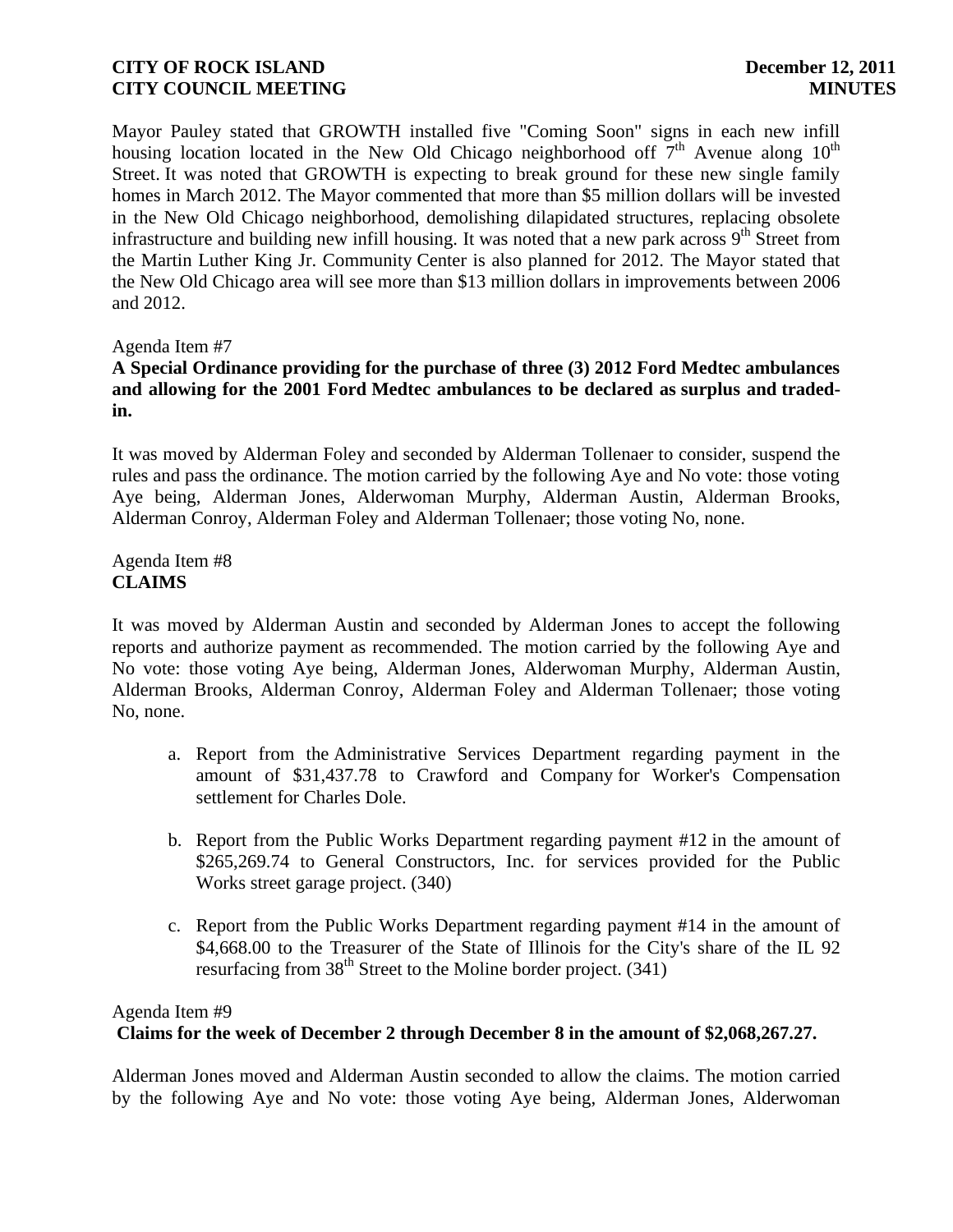Murphy, Alderman Austin, Alderman Brooks, Alderman Conroy, Alderman Foley and Alderman Tollenaer; those voting No, none.

#### Agenda Item #10

# **Report from the Public Works Department regarding bids for the purchase of water treatment chemicals, recommending the bid for each of the water treatment chemicals listed in the report in the total amount of \$581,625.60**.

It was moved by Alderman Conroy and seconded by Alderman Tollenaer to award the bids as recommended and authorize purchase in 2012. The motion carried by the following Aye and No vote: those voting Aye being, Alderman Jones, Alderwoman Murphy, Alderman Austin, Alderman Brooks, Alderman Conroy, Alderman Foley and Alderman Tollenaer; those voting No, none.

#### Agenda Item #11

# **Report from the Fire Department regarding bids for the purchase of new radio equipment for upgrading the Fire Department radio system, recommending the bid be awarded to Gem Electronics in the amount of \$19,550.00.**

Alderman Jones moved and Alderwoman Murphy seconded to award the bid as recommended, approve purchase and authorize the City Manager to execute the contract documents. The motion carried by the following Aye and No vote: those voting Aye being, Alderman Jones, Alderwoman Murphy, Alderman Austin, Alderman Brooks, Alderman Conroy, Alderman Foley and Alderman Tollenaer; those voting No, none.

#### Agenda Item #12

# **Report from the Fire Department regarding bids for the repair of stone fascia panels at Fire Station #2, recommending the bid be awarded to Bi-State Masonry in the amount of \$8,000.00.**

It was moved by Alderman Foley and seconded by Alderman Conroy to award the bid as recommended and authorize the City Manager to execute the contract documents. The motion carried by the following Aye and No vote: those voting Aye being, Alderman Jones, Alderwoman Murphy, Alderman Austin, Alderman Brooks, Alderman Conroy, Alderman Foley and Alderman Tollenaer; those voting No, none.

#### Agenda Item #13

# **Report from the Administrative Services Department regarding a Special Ordinance providing for the eighth cable extension of the cable franchise agreement through March 31, 2012**.

Alderman Tollenaer moved and Alderman Austin seconded to consider, suspend the rules and pass the ordinance.

Discussion followed with Alderman Foley inquiring as to when the City will have a resolution to this issue.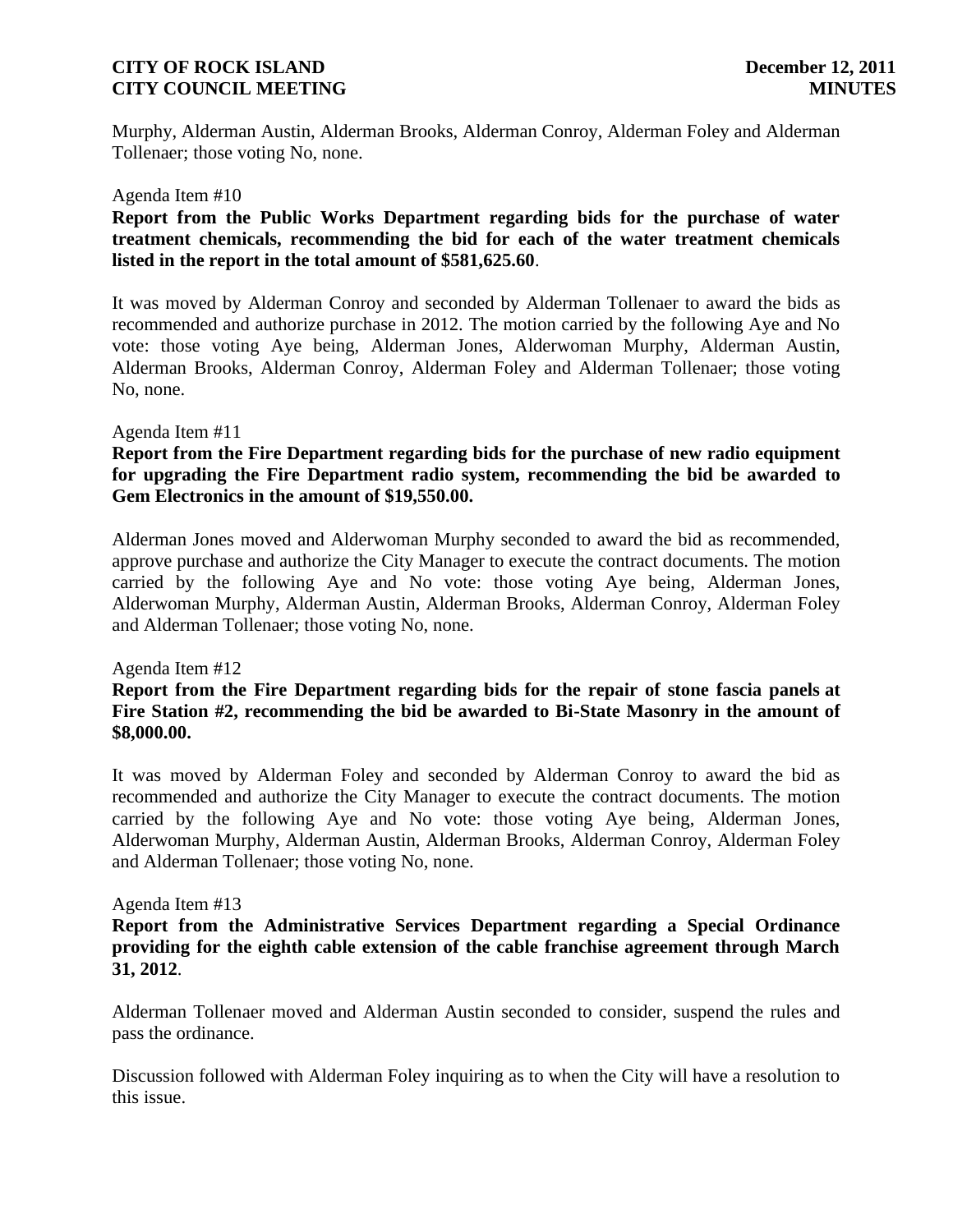Administrative Services Director John Thorson advised that Azavar is currently conducting the audit on behalf of the City with Mediacom. Mr. Thorson indicated that there are three outstanding issues, which include; simple interest, the transfer agreement and issues over fees and unrepresented addresses. Mr. Thorson advised that he is confident that there will be a resolution by the end of March 2012.

After discussion, the motion carried by the following Aye and No vote: those voting Aye being, Alderman Jones, Alderwoman Murphy, Alderman Austin, Alderman Brooks, Alderman Conroy, Alderman Foley and Alderman Tollenaer; those voting No, none.

#### Agenda Item #14

**Report from the Community and Economic Development Department regarding a request from the Knowledge Learning Corporation (KinderCare) for a Riverfront Corridor Overlay District site plan review for a proposed lighted freestanding sign with low landscaping in the north front yard at 3316 Blackhawk Road.**

It was moved by Alderman Austin and seconded by Alderman Foley to approve the request as recommended. The motion carried by the following Aye and No vote: those voting Aye being, Alderman Jones, Alderwoman Murphy, Alderman Austin, Alderman Brooks, Alderman Conroy, Alderman Foley and Alderman Tollenaer; those voting No, none.

#### Agenda Item #15

**Report from the Community and Economic Development Department regarding a request from Karpeles Manuscript Library to apply for a Special Use Permit to operate a manuscript library museum at the former First Church of Christ, Scientist at 700 22nd Street**.

Alderman Jones moved and Alderman Conroy seconded to allow for the application of the Special Use Permit as recommended.

Alderman Jones commented that this is a great opportunity for Rock Island.

After comments, the motion carried by the following Aye and No vote: those voting Aye being, Alderman Jones, Alderwoman Murphy, Alderman Austin, Alderman Brooks, Alderman Conroy, Alderman Foley and Alderman Tollenaer; those voting No, none.

#### Agenda Item #16

# **Report from General Administration regarding the appointment of Cindy Parchert to the position of Finance Director effective January 9, 2012.**

It was moved by Alderman Conroy and seconded by Alderman Tollenaer to approve the appointment as recommended. The motion carried by the following Aye and No vote: those voting Aye being, Alderman Jones, Alderwoman Murphy, Alderman Austin, Alderman Brooks, Alderman Conroy, Alderman Foley and Alderman Tollenaer; those voting No, none.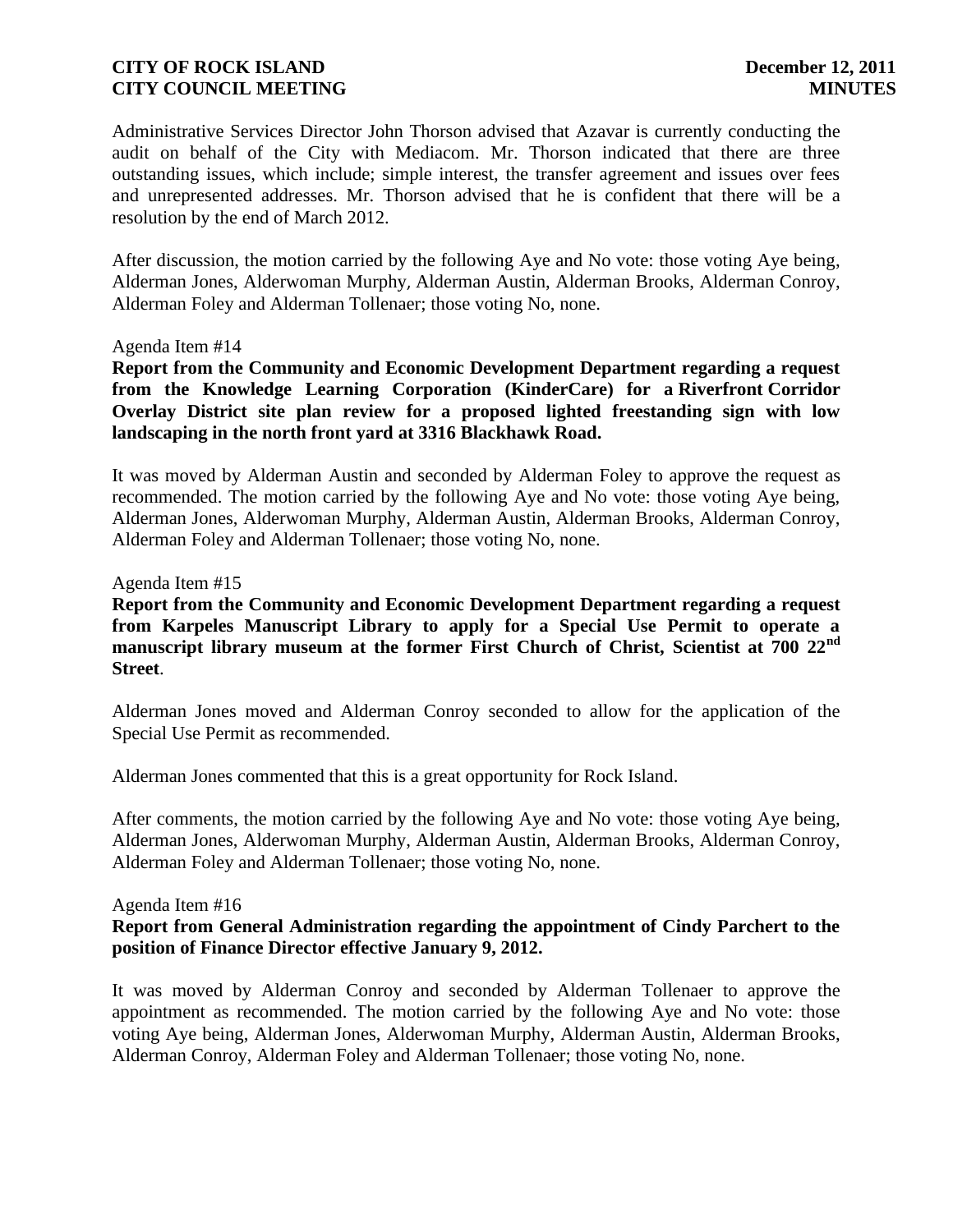#### Agenda Item #17

# **Report from the Mayor regarding the appointment of Cindy Parchert to City Treasurer to fill an unexpired term beginning January 9, 2012 to April 30, 2013.**

Alderman Foley moved and Alderman Conroy seconded to approve the appointment as recommended. The motion carried by the following Aye and No vote: those voting Aye being, Alderman Jones, Alderwoman Murphy, Alderman Austin, Alderman Brooks, Alderman Conroy, Alderman Foley and Alderman Tollenaer; those voting No, none.

#### Agenda Item #18 **Other Business**

Alderman Austin advised that something happened quietly earlier this fall to beautify the community and that was the lighting of the dome on Old Main at Augustana's campus.

Alderman Austin stated that there are only 12 shopping days until Christmas and encouraged everyone to shop Rock Island.

Alderman Foley stated that several weeks ago, he was able to attend the Rock Island Auction Company's debut of their show on the Discovery Channel. Alderman Foley stated that it is a great facility. Alderman Foley commented that it is a great time to go out and celebrate what is happening in the Southwest corridor.

Alderman Brooks discussed an e-mail he received in regards to a video concerning individuals expressing themselves. Alderman Brooks stated that individuals have a right to self expression as long as it does not break the law.

Alderman Conroy agreed and advised that part of the same e-mail indicated as to how tax dollars could be used for something like this. Alderman Conroy assured everyone that this was a private production someone did. Alderman Conroy added that the City had no input and was not consulted, and the City should not be consulted. Alderman Conroy commented that people have the right to say anything and produce any kind of work they so desire.

Mr. Timothy Dooling of 832 14 ½ Street stepped forward. Mr. Dooling discussed the video and controversy over his comments at the October 10, 2011 Council meeting. Mr. Dooling stated that a portion of the tape was redacted before it was placed on the internet.

Mayor Pauley advised that before the video was replayed on that Wednesday night, that portion (Mr. Dooling's comments) of the tape was redacted on Tuesday, October  $11<sup>th</sup>$ . The Mayor added that the last portion of that tape was removed.

After more discussion regarding whether or not an original or copy of the tape was given to Hy-Vee and what constitutes public information in regards to the Freedom of Information Act, the Mayor was advised by City Attorney Kutsunis to not respond to these questions. After more discussion, Mr. Dooling formally requested access to a copy of the original unredacted videotape of the October 10, 2011 Council meeting.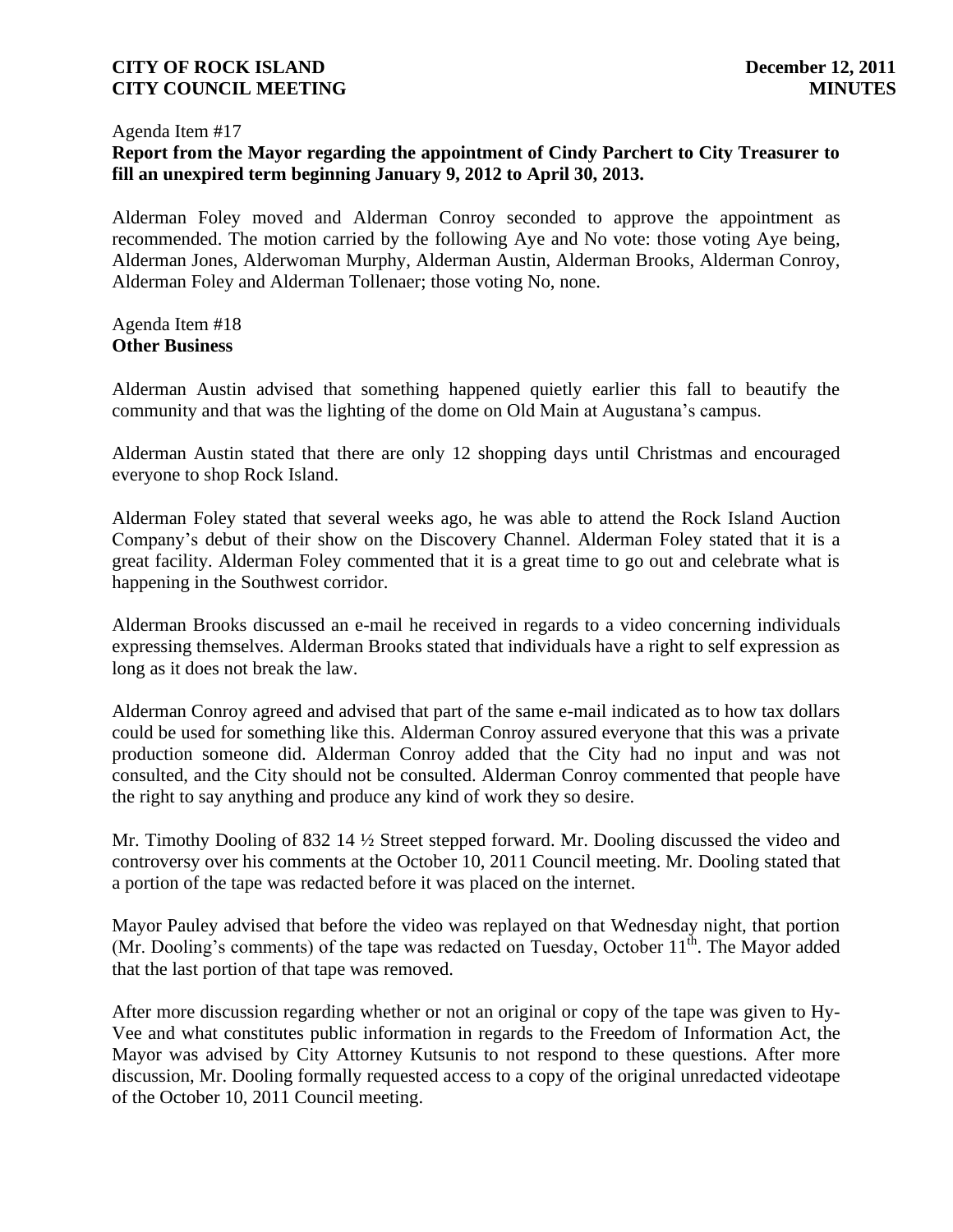Mr. Tim Sparkman of  $3700 \, 15<sup>th</sup>$  Street stepped forward. Mr. Sparkman voiced concerns regarding curfew laws and CORA in the City of Rock Island. Mr. Sparkman stated that his son was issued a \$75.00 curfew ticket in November; he was pulled over for speeding and the car was towed and stored. Mr. Sparkman added that the total cost was \$505.00. Mr. Sparkman stated that his biggest complaint is that the punishment does not fit the crime. Mr. Sparkman noted that he contacted other municipalities on how they handle curfew in their communities. Mr. Sparkman further discussed that issue.

Alderman Foley stated that he would like to have a Study Session to review CORA and look at fines and towing.

City Manager Thomas stated that he is prepared to schedule a work session on this matter.

Alderman Brooks advised that there are certain rules that have to be followed. Alderman Brooks inquired upon Police Chief Scott Harris to respond to this issue.

Mayor Pauley stated that this matter is under investigation and the details of the case cannot be discussed. Chief Harris stated that he could not talk about the facts of the case; it will go through the court system.

Chief Harris noted that no minor under the age of 17 can be out past 11:00 pm on Sunday through Thursday and midnight on Friday and Saturday.

Chief Harris discussed CORA and curfew laws. Chief Harris stated that according to the City's ordinances, there are seven reasons that a minor can be out after curfew, which include; being accompanied by the minor's parent or guardian; running errands with the permission of the parent or guardian without any detour or stop; engaged in an employment activity, or going to or returning home from an employment activity; involved in an emergency; attending an official school, religious, or other recreational activity supervised by adults; exercising first amendment rights; or married or had been married or is an emancipated minor.

Chief Harris advised that if curfew doesn't kick in then CORA doesn't kick in; and CORA is only if driving a vehicle is involved. Chief Harris further discussed curfew as it related to tickets being issued and CORA laws.

Alderman Foley stated that the City would contact Mr. Sparkman when a Study Session is scheduled in regards to curfew and CORA. Council further discussed CORA and curfew regulations.

#### Agenda Item #19 **Executive Session on Personnel.**

A motion was made by Alderman Foley, seconded by Alderman Jones at 7:29 p.m. to recess to Executive Session on matters of Personnel. The motion carried on a roll call vote. Those voting Aye being Alderman Jones, Alderman Murphy, Alderman Austin, Alderman Brooks, Alderman Conroy, Alderman Foley and Alderman Tollenaer; those voting No, none.